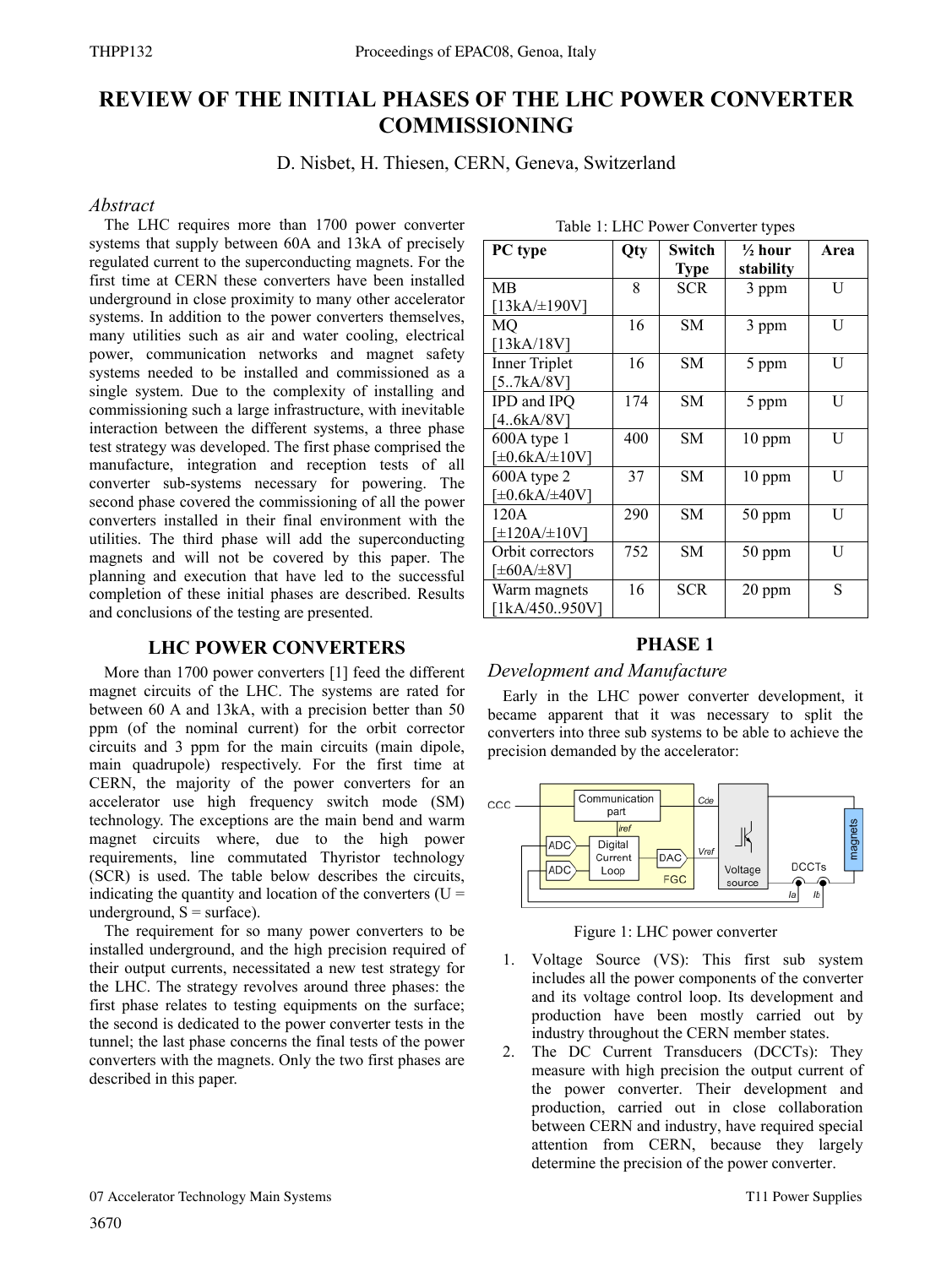3. Function Generation Controller (FGC): this part of the power converter includes communication with the CERN control room (CCC) and the digital current loop control with its ADCs and DAC. Its development has been fully realized at CERN and its production has been carried out by industrial partners in CERN member states.

#### *Integration and Reception Tests*

The reception tests comprised of two main stages of testing. The first stage tested the individual sub-systems of the power converter to ensure that it fulfilled the technical specifications required for the LHC. Once each element was fully tested and compliant, the process of integration by CERN could begin in order to obtain a LHC power converter.

Once the integration is completed, the power converter must be tested as a whole. In addition to the tests normally carried out on all power converters delivered to CERN (verification of the global performance, of the output voltage ripple, etc…), particular attention has been given to verify the precision of the current delivered by the power converter. For the first time at CERN, the accuracy of each power converter (half hour stability, reproducibility, linearity, etc…) has been systematically tested to assure the required performance is achieved on an inductive load..

Table 2: Summary of precision measurements made during the reception tests.

| $aux = uv + cov$                                                                       |             |      |               |               |  |  |  |  |
|----------------------------------------------------------------------------------------|-------------|------|---------------|---------------|--|--|--|--|
| 13kA                                                                                   | $4-7kA$     | 600A | 120A          | 60A           |  |  |  |  |
| $1.5 \pm 0.9$                                                                          | $1.7\pm0.7$ |      | $4.5 \pm 2.0$ | $8.2 \pm 3.2$ |  |  |  |  |
| $\vert 0.4\pm 0.5 \vert 0.5\pm 0.3 \vert 0.5\pm 0.3 \vert 0.8\pm 0.4 \vert 3.3\pm 1.5$ |             |      |               |               |  |  |  |  |

1: Stab $@I_n$ , 2: Reproducibility

#### *Test Results*

To ensure the compatibility of the power converters with the other LHC electronic systems (quench detectors, cryogenic instrumentation, etc…), and also the precision of the converter output current, stringent EMC standards have been imposed on the output of the power converters. One of the objectives of the reception tests was to verify the conformity of power converters with these standards.



Figure 2: EMC measurements of an LHC power converter.

#### *Phase1 Observations*

The systematic verification of the power converter precision has allowed the early identification of a temperature variation issue at the level of the high precision ADCs [2]. Action was taken to improve the ventilation of all systems, and in addition a temperature compensation algorithm was implemented in the FGC. These modifications have been made prior to the installation of the power converters in the tunnel and their commissioning with the magnets.

#### **PHASE 2**

#### *Short Circuit Tests*

With the experience of the LHC String-2 testing, and the complexity of commissioning a large superconducting magnet installation, CERN decided very early in the program of LHC hardware commissioning [3] to introduce an additional phase of tests between the tests of the equipments on the surface and the final commissioning of the superconducting magnets underground. These tests [4], [5] had the objective of validating the warm elements of the power circuits (AC distribution, power converters, DC cables, etc…) and their associated systems (water cooling and air conditioning systems, WorldFIP communication networks, etc…). This was done with the conditions as similar as possible to those of final LHC operation. During these tests, the superconducting magnets were replaced by short circuits.

The LHC is composed of 24 independent power zones, two at each of the eight machine points and one in each of the eight sectors. As such, short circuit tests could be conducted in zones where installation was completed, in parallel with the delivery and installation of the power converters in other zones. Once the installation of a power zone was finished, short circuit tests were immediately realized. This strategy allowed the first powering tests in the tunnel to be made very early during the construction schedule, and to apply any modifications based on this experience to the subsequent systems still being manufactured and installed.

For the power converters, the short circuit tests consisted of:

1) Individually commissioning each power converter in order to ensure normal operation once installed. During this phase the interfaces with other systems of the accelerator (Power Interlock Controller, water cooling system, WorldFIP network, etc…) were tested.

2) Remote control from the CCC (CERN Control Center). This phase verified that each converter was correctly identified by the software application of the CCC and allowed many software applications to be tested that are necessary to remotely operate the power converters.

3) A 24hr heat run to validate and verify the influence of the power converters on the AC network of the machine and to demonstrate the good cooling of the